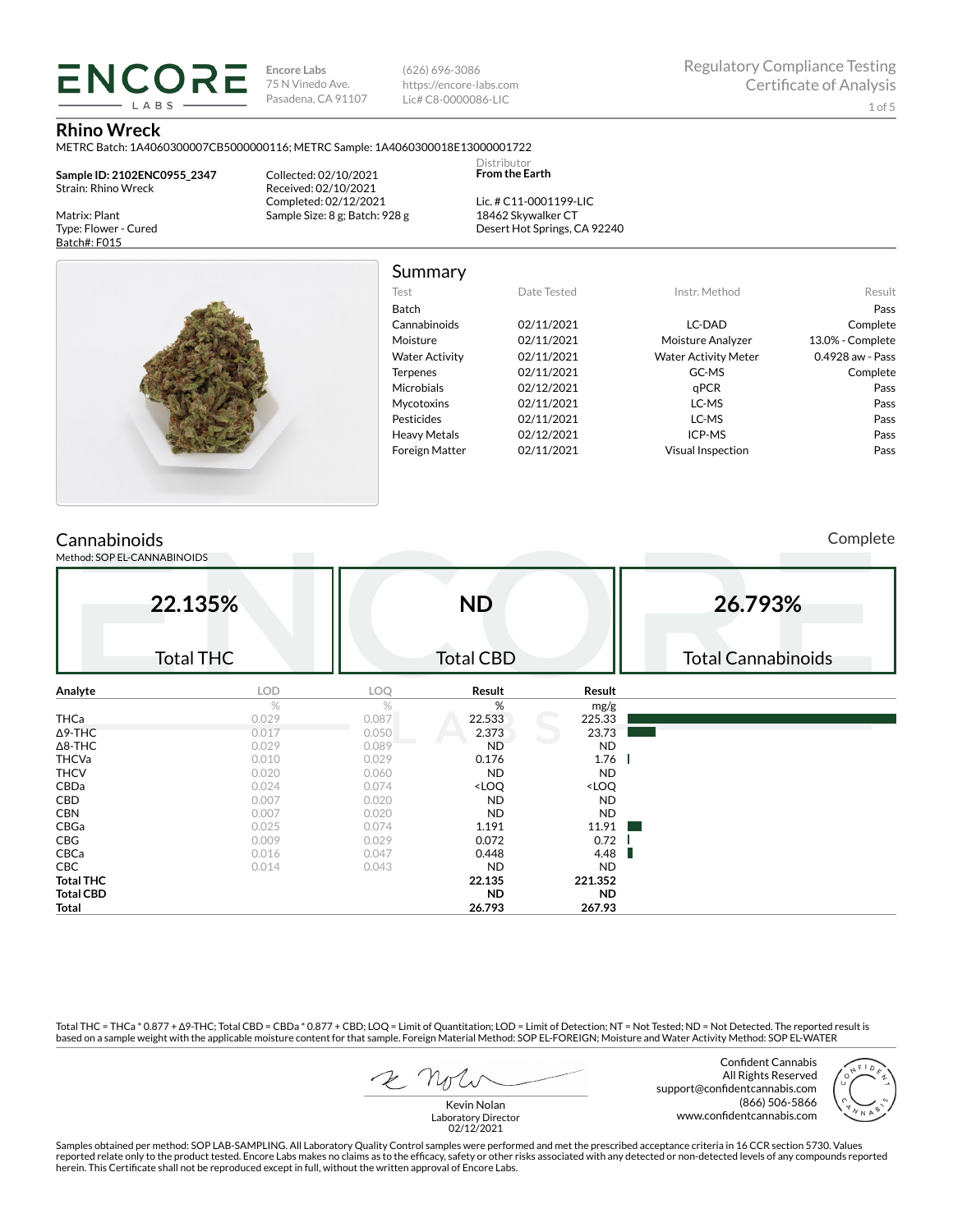**ENCORE Encore Labs** 75 N Vinedo Ave. Pasadena, CA 91107

(626) 696-3086 https://encore-labs.com Lic# C8-0000086-LIC

## **Rhino Wreck**

**LARS** 

METRC Batch: 1A4060300007CB5000000116; METRC Sample: 1A4060300018E13000001722

|                                                           | METRC Batch: 1A4060300007CB5000000116; METRC Sample: 1A4060300018E13000001722 |                                      |                              |               |  |
|-----------------------------------------------------------|-------------------------------------------------------------------------------|--------------------------------------|------------------------------|---------------|--|
| Sample ID: 2102ENC0955 2347<br><b>Strain: Rhino Wreck</b> | Collected: 02/10/2021<br>Received: 02/10/2021                                 | Distributor<br><b>From the Earth</b> |                              |               |  |
|                                                           | Completed: 02/12/2021                                                         | Lic. # C11-0001199-LIC               |                              |               |  |
| Matrix: Plant                                             | Sample Size: 8 g; Batch: 928 g                                                | 18462 Skywalker CT                   |                              |               |  |
| Type: Flower - Cured<br>Batch#: F015                      |                                                                               |                                      | Desert Hot Springs, CA 92240 |               |  |
| <b>Terpenes</b>                                           |                                                                               |                                      |                              |               |  |
| Method: SOP EL-TERPENES                                   |                                                                               |                                      |                              |               |  |
| Analyte                                                   | <b>LOD</b>                                                                    | LOQ                                  | Result                       | <b>Result</b> |  |
|                                                           | $\%$                                                                          | $\%$                                 | %                            | mg/g          |  |
| β-Myrcene                                                 | 0.002                                                                         | 0.011                                | 1.037                        | 10.37         |  |
| Terpinolene                                               | 0.002                                                                         | 0.011                                | 0.489                        | 4.89          |  |
| $\alpha$ -Pinene                                          | 0.001                                                                         | 0.011                                | 0.285                        | 2.85          |  |
| β-Caryophyllene                                           | 0.003                                                                         | 0.011                                | 0.271                        | 2.71          |  |
| $\beta$ -Pinene                                           | 0.001                                                                         | 0.011                                | 0.187                        | 1.87          |  |
| Ocimene                                                   | 0.002                                                                         | 0.011                                | 0.176                        | 1.76          |  |
| δ-Limonene                                                | 0.002                                                                         | 0.011                                | 0.146                        | 1.46          |  |
| $\alpha$ -Humulene                                        | 0.002                                                                         | 0.011                                | 0.072                        | 0.72          |  |
| trans-Nerolidol                                           | 0.001                                                                         | 0.007                                | 0.042                        | 0.42          |  |
| $\delta$ -3-Carene                                        | 0.001                                                                         | 0.011                                | 0.025                        | 0.25          |  |

Linalool 0.002 0.011 0.025 0.25 α-Terpinene 0.002 0.011 0.018 0.18 α-Bisabolol 0.002 0.011 ND ND Camphene <LOQ <LOQ <LOQ cis-Nerolidol 0.000 0.005 ND ND Eucalyptol 0.002 0.011 <LOQ <LOQ γ-Terpinene 0.002 0.011 <LOQ <LOQ Guaiol 0.002 0.011 ND ND Isopulegol 0.003 0.011 ND ND **Total 2.773 27.73**

# Primary Aromas



Date Tested: 02/11/2021<br>LOQ = Limit of Quantitation; LOD = Limit of Detection; NT = Not Tested; ND = Not Detected. The reported result is based on a sample weight with the applicable moisture content for that sample.



2 Note

Confident Cannabis All Rights Reserved support@confidentcannabis.com (866) 506-5866 www.confidentcannabis.com



Kevin Nolan Laboratory Director 02/12/2021

Samples obtained per method: SOP LAB-SAMPLING. All Laboratory Quality Control samples were performed and met the prescribed acceptance criteria in 16 CCR section 5730. Values reported relate only to the product tested. Encore Labs makes no claims as to the efficacy, safety or other risks associated with any detected or non-detected levels of any compounds reported<br>herein. This Certificate shall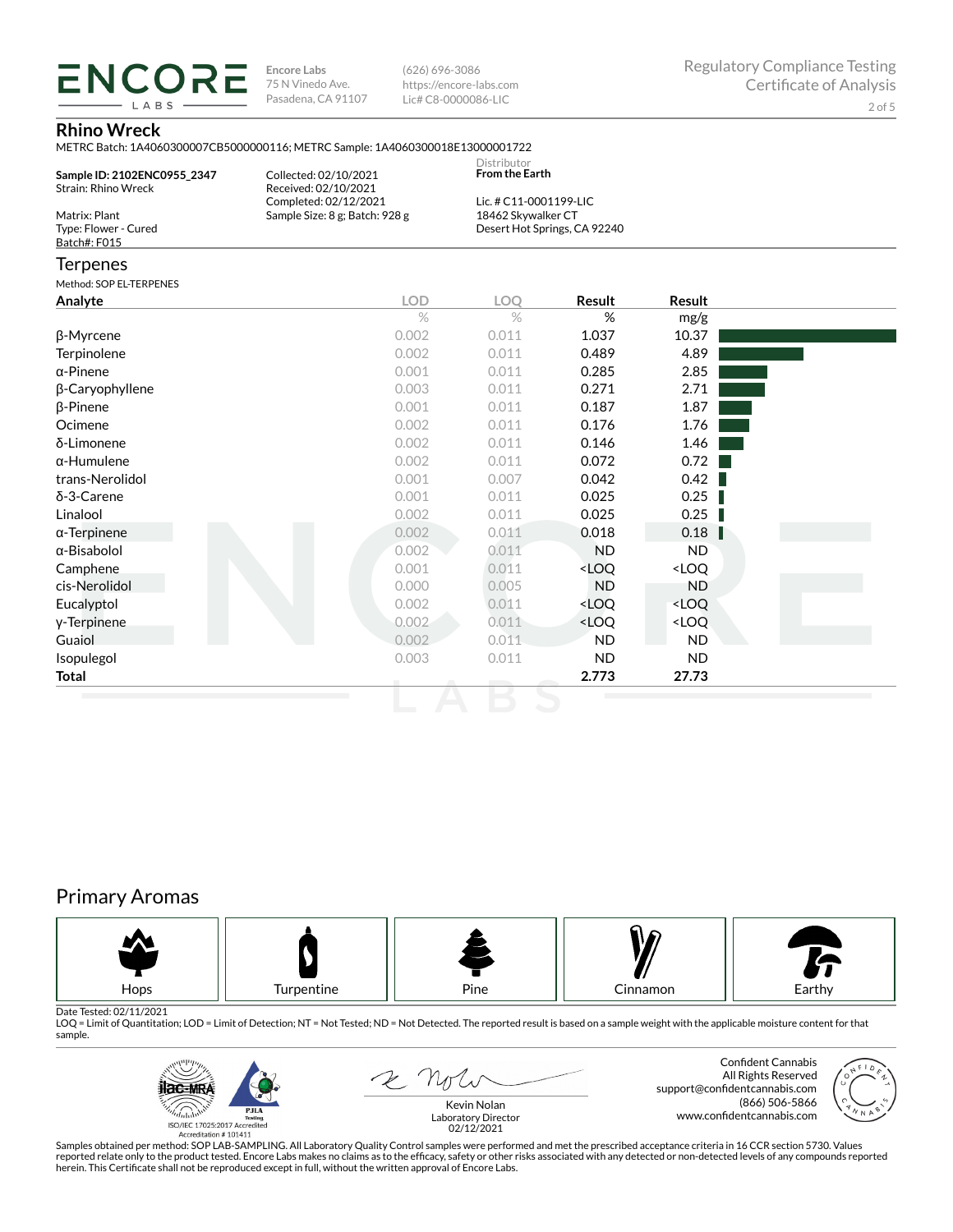**Encore Labs** 75 N Vinedo Ave. Pasadena, CA 91107 (626) 696-3086 https://encore-labs.com Lic# C8-0000086-LIC

> Distributor **From the Earth**

#### **Rhino Wreck**

Matrix: Plant Type: Flower - Cured Batch#: F015

Pesticides

METRC Batch: 1A4060300007CB5000000116; METRC Sample: 1A4060300018E13000001722

**Sample ID: 2102ENC0955\_2347** Strain: Rhino Wreck

**ENCORE IARS** 

> Received: 02/10/2021 Completed: 02/12/2021 Sample Size: 8 g; Batch: 928 g

Collected: 02/10/2021

Lic. # C11-0001199-LIC 18462 Skywalker CT Desert Hot Springs, CA 92240

#### Method: SOP EL-PesticidesLCMS LC-MS **Analyte LOD LOQ Limit Result Status**  $\mu$ g/g  $\mu$ g/g  $\mu$ g/g  $\mu$ g/g Abamectin 0.005 0.02 0.1 ND Pass Acephate 0.002 0.01 0.1 ND Pass Acequinocyl 0.01 0.02 0.1 ND Pass Acetamiprid 0.005 0.02 0.1 ND Pass Aldicarb 0.05 0.1 0.05 ND Pass Azoxystrobin 0.005 0.02 0.1 ND Pass Bifenazate 0.005 0.01 0.1 ND Pass Bifenthrin 0.005 0.01 3 ND Pass Boscalid 0.02 0.05 0.1 ND Pass **Captan 12 0.2 0.3 0.7 ND Pass Carbaryl 0.02 0.05 0.5 ND Pass** Carbofuran 0.05 0.1 0.05 ND Pass Chlorantraniliprole 0.002 0.01 10 ND Pass Chlordane 0.05 0.1 0.05 ND Pass Chlorfenapyr 0.05 0.1 0.05 ND Pass Chlorpyrifos 0.05 0.1 0.05 ND Pass Clofentezine 0.01 0.02 0.1 ND Pass Coumaphos 0.02 0.05 0.02 ND Pass Cyfluthrin 0.05 0.1 2 ND Pass Cypermethrin 0.1 0.2 1 ND Pass Daminozide 0.02 0.05 0.02 ND Pass **Diazinon** 0.002 0.01 0.1 ND Pass Dichlorvos 0.02 0.05 0.02 ND Pass Dimethoate 0.02 0.05 0.02 ND Pass Dimethomorph 0.005 0.02 2 ND Pass Ethoprophos 0.05 0.1 0.05 ND Pass Etofenprox 0.05 0.1 0.05 ND Pass Etoxazole 0.005 0.02 0.1 ND Pass Fenhexamid 0.005 0.02 0.1 ND Pass Fenoxycarb 0.05 0.1 0.05 ND Pass Fenpyroximate 0.005 0.02 0.1 ND Pass Fipronil 0.05 0.1 0.05 ND Pass Flonicamid 0.01 0.02 0.1 ND Pass **Analyte LOD LOQ Limit Result Status**  $\mu$ g/g  $\mu$ g/g  $\mu$ g/g  $\mu$ g/g Fludioxonil 0.01 0.05 0.1 ND Pass Hexythiazox 0.005 0.02 0.1 ND Pass **Imazalil 11 0.05 0.1 0.05 ND Pass** Imidacloprid 0.005 0.02 5 ND Pass Kresoxim Methyl  $0.005$  0.02 0.1 ND Pass **Malathion** 0.02 0.05 0.5 **ND Pass** Metalaxyl 0.002 0.005 2 ND Pass Methiocarb 0.05 0.1 0.05 ND Pass **Methomyl** 0.01 0.02 1 **ND Pass** Mevinphos 0.02 0.05 0.02 ND Pass Myclobutanil 0.005 0.01 0.1 ND Pass **Naled 1200 0.01 0.02 0.1 ND Pass Oxamyl** 0.005 0.01 0.5 **ND Pass** Paclobutrazol 0.05 0.1 0.05 ND Pass Parathion Methyl 0.02 0.05 0.02 ND Pass Pentachloronitrobenzene 0.02 0.05 0.1 ND Pass Permethrin 0.02 0.05 0.5 ND Pass Phosmet 0.01 0.02 0.1 ND Pass Piperonyl Butoxide 0.002 0.01 3 ND Pass Prallethrin 0.005 0.02 0.1 ND Pass Propiconazole 0.005 0.01 0.1 ND Pass **Propoxur 1988 0.05 0.1 0.05 ND Pass Pyrethrins 0.02 0.05 0.5 ND Pass Pyridaben 1988 0.005 0.01 0.1 ND Pass Spinetoram 0.005 0.01 0.1 ND Pass** Spinosad 0.005 0.01 0.1 ND Pass Spiromesifen 0.01 0.02 0.1 ND Pass Spirotetramat 0.005 0.01 0.1 ND Pass Spiroxamine 0.05 0.1 0.05 ND Pass Tebuconazole 0.005 0.01 0.1 ND Pass Thiacloprid 0.02 0.05 0.02 ND Pass Thiamethoxam 0.005 0.01 5 ND Pass Trifloxystrobin 0.005 0.01 0.1 ND Pass

LOQ = Limit of Quantitation; LOD = Limit of Detection; NT = Not Tested; ND = Not Detected.

**ilac-MRA P.ILA** أيطيبك ISO/IEC 17025:2017 Ac

Accreditation #101411

2 Not

Confident Cannabis All Rights Reserved support@confidentcannabis.com (866) 506-5866 www.confidentcannabis.com



Kevin Nolan Laboratory Director 02/12/2021

Samples obtained per method: SOP LAB-SAMPLING. All Laboratory Quality Control samples were performed and met the prescribed acceptance criteria in 16 CCR section 5730. Values reported relate only to the product tested. Encore Labs makes no claims as to the efficacy, safety or other risks associated with any detected or non-detected levels of any compounds reported herein. This Certificate shall not be reproduced except in full, without the written approval of Encore Labs.

Pass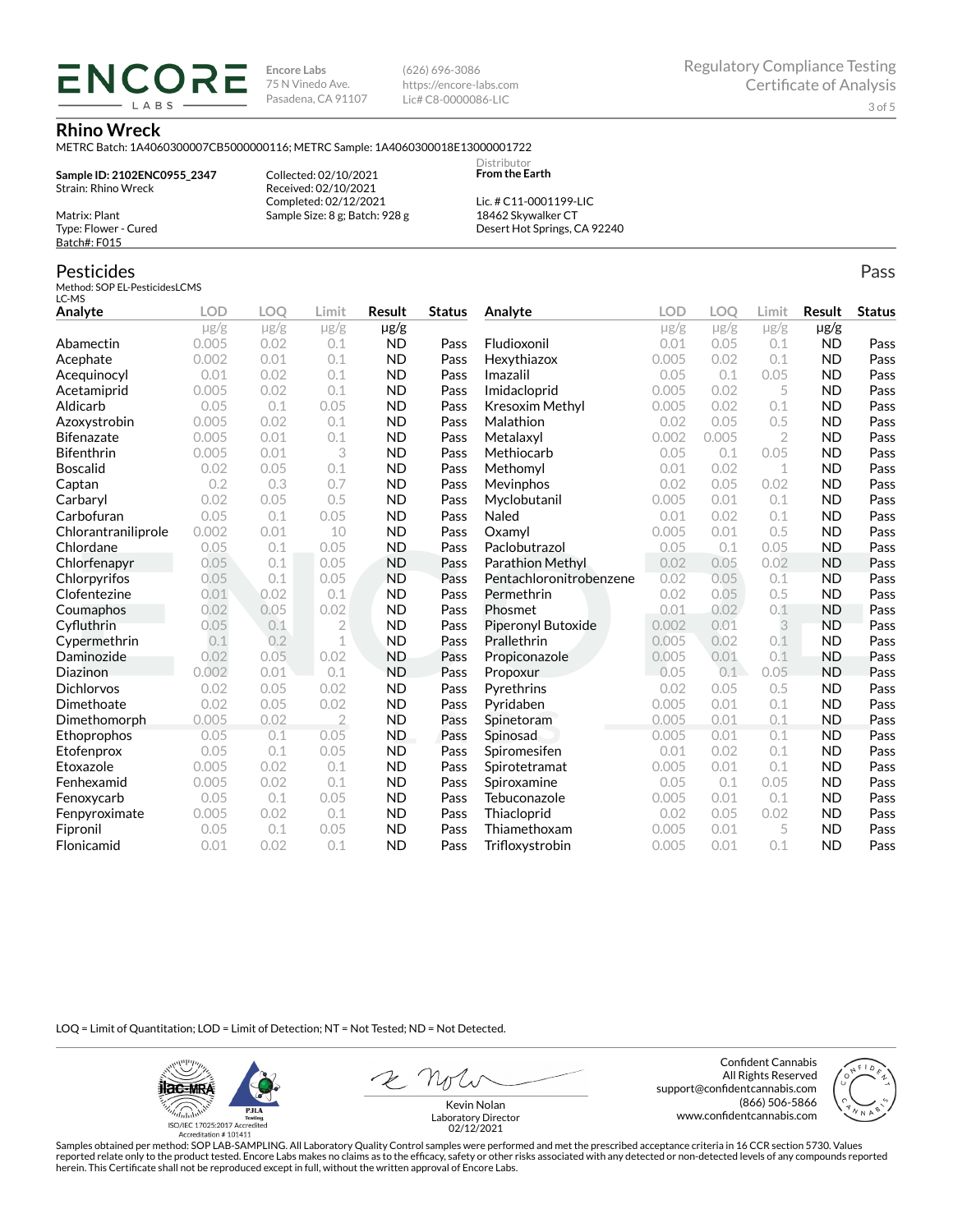**ENCORE Encore Labs** 75 N Vinedo Ave. Pasadena, CA 91107 LABS

(626) 696-3086 https://encore-labs.com Lic# C8-0000086-LIC

Pass

### **Rhino Wreck**

METRC Batch: 1A4060300007CB5000000116; METRC Sample: 1A4060300018E13000001722

| Sample ID: 2102ENC0955 2347<br>Strain: Rhino Wreck | Collected: 02/10/2021<br>Received: 02/10/2021<br>Completed: 02/12/2021 | Distributor<br><b>From the Earth</b><br>Lic. # C11-0001199-LIC |  |
|----------------------------------------------------|------------------------------------------------------------------------|----------------------------------------------------------------|--|
|                                                    |                                                                        |                                                                |  |
| Matrix: Plant                                      | Sample Size: 8 g; Batch: 928 g                                         | 18462 Skywalker CT                                             |  |
| Type: Flower - Cured                               |                                                                        | Desert Hot Springs, CA 92240                                   |  |
| Batch#: F015                                       |                                                                        |                                                                |  |
| Mycotoxins                                         |                                                                        |                                                                |  |
| Method: SOP EL-PesticidesLCMS<br>LC-MS             |                                                                        |                                                                |  |
|                                                    |                                                                        |                                                                |  |

| Analyte                 | LOD   | LOC   | Limit         | <b>Result</b> | <b>Status</b> |
|-------------------------|-------|-------|---------------|---------------|---------------|
|                         | µg/kg | µg/kg | $\mu$ g/ $kg$ | $\mu$ g/kg    |               |
| <b>B1</b>               |       |       |               | <b>ND</b>     | Tested        |
| B <sub>2</sub>          |       |       |               | <b>ND</b>     | Tested        |
| G <sub>1</sub>          |       |       |               | <b>ND</b>     | Tested        |
| G <sub>2</sub>          |       |       |               | <b>ND</b>     | Tested        |
| Ochratoxin A            |       |       | 20            | <b>ND</b>     | Pass          |
| <b>Total Aflatoxins</b> |       |       | 20            | <b>ND</b>     | Pass          |



Date Tested: 02/11/2021 LOQ = Limit of Quantitation; LOD = Limit of Detection; NT = Not Tested; ND = Not Detected.



Confident Cannabis All Rights Reserved support@confidentcannabis.com (866) 506-5866 www.confidentcannabis.com



Kevin Nolan Laboratory Director 02/12/2021

Samples obtained per method: SOP LAB-SAMPLING. All Laboratory Quality Control samples were performed and met the prescribed acceptance criteria in 16 CCR section 5730. Values reported relate only to the product tested. Encore Labs makes no claims as to the efficacy, safety or other risks associated with any detected or non-detected levels of any compounds reported<br>herein. This Certificate shall